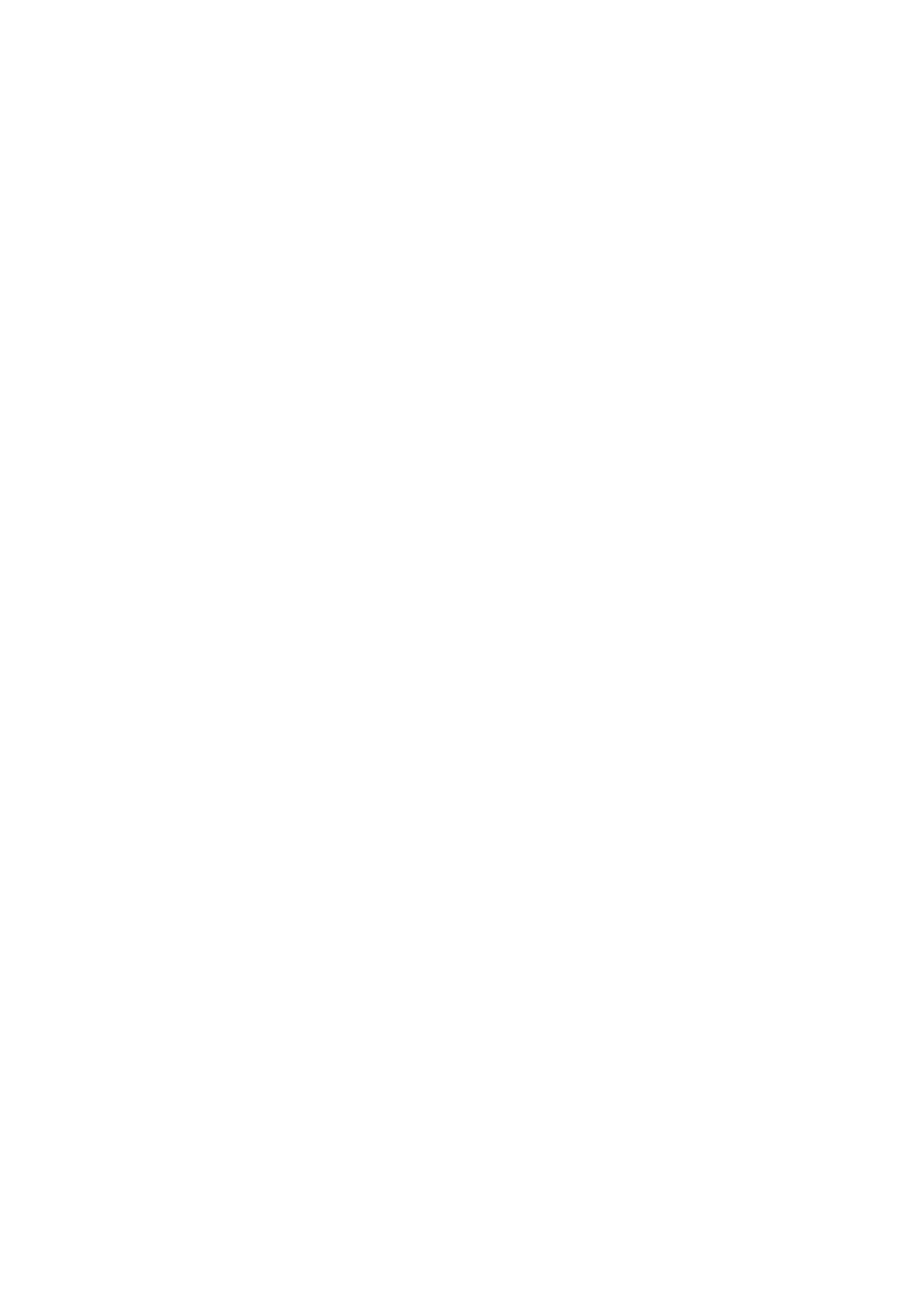## **Supplement – schedule of questions received for meeting of children and young people scrutiny committee – 7 September 2021**

**Agenda item no. 5 - Questions from members of the public**

 $\boldsymbol{\omega}$ 

| <b>Question</b>                                                                                                                                                                                                                                                                                                                                                                                                                                                                                                                                                                                                                                                                                                          | Questioner                                                   | <b>Question</b>                                                                                                                                                                                                                                                                                                                                                                                                                                                                                                                                                                               |  |  |  |
|--------------------------------------------------------------------------------------------------------------------------------------------------------------------------------------------------------------------------------------------------------------------------------------------------------------------------------------------------------------------------------------------------------------------------------------------------------------------------------------------------------------------------------------------------------------------------------------------------------------------------------------------------------------------------------------------------------------------------|--------------------------------------------------------------|-----------------------------------------------------------------------------------------------------------------------------------------------------------------------------------------------------------------------------------------------------------------------------------------------------------------------------------------------------------------------------------------------------------------------------------------------------------------------------------------------------------------------------------------------------------------------------------------------|--|--|--|
| <b>Number</b>                                                                                                                                                                                                                                                                                                                                                                                                                                                                                                                                                                                                                                                                                                            |                                                              |                                                                                                                                                                                                                                                                                                                                                                                                                                                                                                                                                                                               |  |  |  |
| PQ <sub>1</sub>                                                                                                                                                                                                                                                                                                                                                                                                                                                                                                                                                                                                                                                                                                          |                                                              | Question deferred.                                                                                                                                                                                                                                                                                                                                                                                                                                                                                                                                                                            |  |  |  |
|                                                                                                                                                                                                                                                                                                                                                                                                                                                                                                                                                                                                                                                                                                                          |                                                              |                                                                                                                                                                                                                                                                                                                                                                                                                                                                                                                                                                                               |  |  |  |
| PQ <sub>2</sub>                                                                                                                                                                                                                                                                                                                                                                                                                                                                                                                                                                                                                                                                                                          | Ms B Shore,<br>Hereford                                      | I raised a public question at Cabinet in November 2020 about the use of the term "alleged victim" in the<br>Council's peer on peer abuse guidance. I set out the arguments and evidence for the importance of using<br>the term victim, rather than alleged victim. In response to my question, it was agreed: "We will ensure that<br>the description "victim" is used in all documentation going forward".<br>In view of this Cabinet decision, why, 10 months on, does the Council's published Example Peer on Peer<br>Abuse Policy for Schools continue to use the term "alleged victim"? |  |  |  |
|                                                                                                                                                                                                                                                                                                                                                                                                                                                                                                                                                                                                                                                                                                                          |                                                              |                                                                                                                                                                                                                                                                                                                                                                                                                                                                                                                                                                                               |  |  |  |
|                                                                                                                                                                                                                                                                                                                                                                                                                                                                                                                                                                                                                                                                                                                          |                                                              | Response from Interim Director of Children and Families:                                                                                                                                                                                                                                                                                                                                                                                                                                                                                                                                      |  |  |  |
| I am sorry this has now been changed. The original guidance issued was always intended to be updated regularly as the national guidance to schools<br>changes. The term 'alleged victim' has now been changed to reflect this request. It is being issued to schools as the new term starts with the updated<br>terms. There will be further updates in the coming months also as we see this as a guidance that will require constant updating. The current version has<br>the updated terminology in it. The latest national guidance was updated in April 2021 (this was itself delayed) so we waited for that before updating our<br>own. We apologise for the delay.                                                |                                                              |                                                                                                                                                                                                                                                                                                                                                                                                                                                                                                                                                                                               |  |  |  |
| PQ <sub>3</sub>                                                                                                                                                                                                                                                                                                                                                                                                                                                                                                                                                                                                                                                                                                          | Ms D Hobbs,<br><b>Parent Carer</b><br>Voice<br>Herefordshire | How can you show effective monitoring of SEN provision across the county and within Mainstream<br>Education and then how are you effectively Implementing that this has then been Quality Assured for SEN<br>children?                                                                                                                                                                                                                                                                                                                                                                        |  |  |  |
| Response from Interim Director of Children and Families:                                                                                                                                                                                                                                                                                                                                                                                                                                                                                                                                                                                                                                                                 |                                                              |                                                                                                                                                                                                                                                                                                                                                                                                                                                                                                                                                                                               |  |  |  |
| There are a number of ways that SEN provision is monitored in both mainstream and specialist educational settings in Herefordshire.                                                                                                                                                                                                                                                                                                                                                                                                                                                                                                                                                                                      |                                                              |                                                                                                                                                                                                                                                                                                                                                                                                                                                                                                                                                                                               |  |  |  |
| Schools and settings have a responsibility to make provision to meet the full range of pupils on their roll. As such, they are inspected through the Ofsted<br>inspection framework and the LA monitors inspection letters for SEND specific comments and recommendations. All schools are expected to monitor<br>the success of specific groups including SEND within the school or settings and if there are found to be weaknesses, action to address these should be<br>built into the school improvement plan. The members of the Governing Body act as 'critical friends' to the school and in this regard, the SEN Governor is<br>key to challenging the school about the quality and range of its SEN provision. |                                                              |                                                                                                                                                                                                                                                                                                                                                                                                                                                                                                                                                                                               |  |  |  |